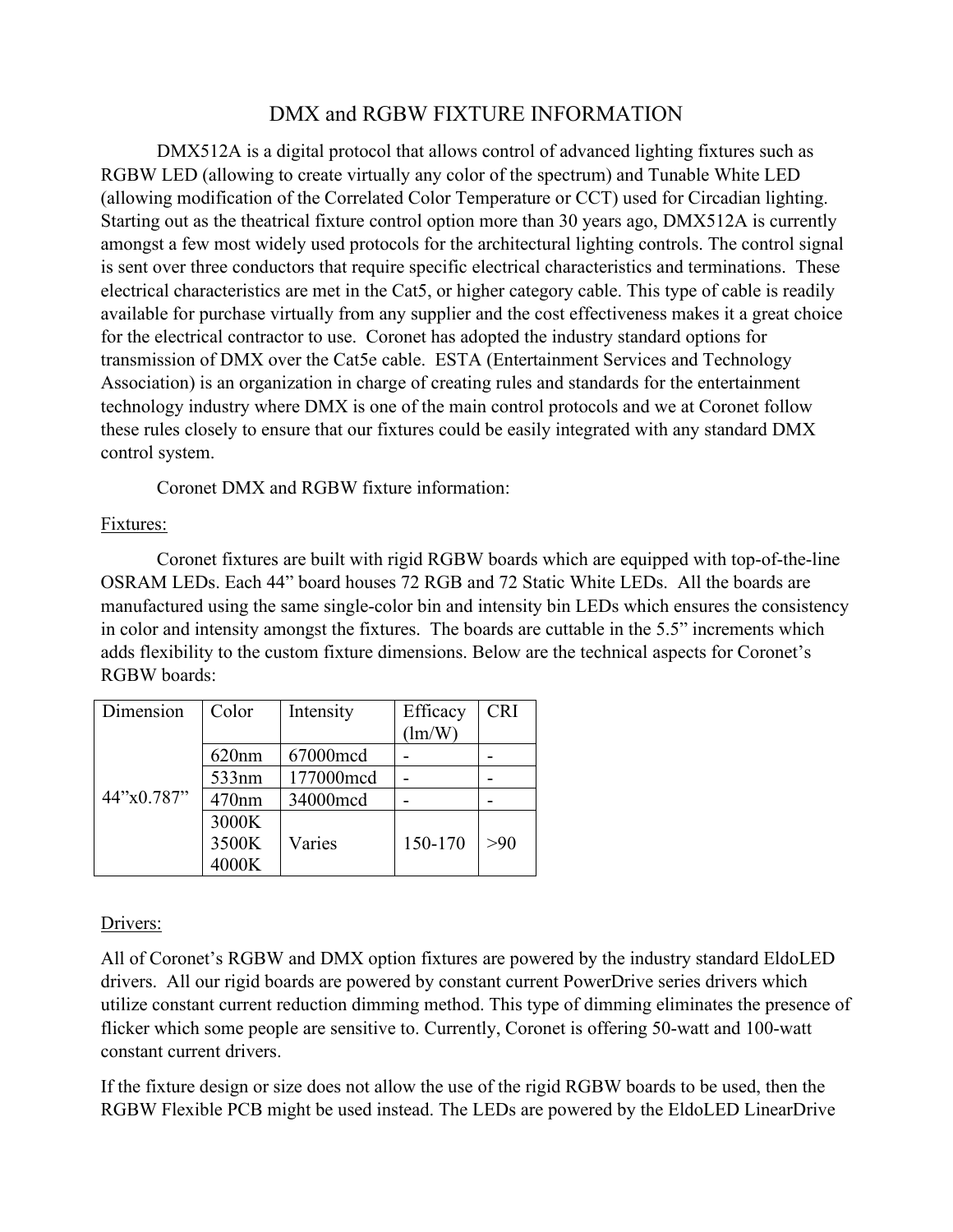series drivers which utilizes constant voltage reduction dimming method. This type of dimming eliminates the presence of flicker as well. Coronet is currently offering 100-watt constant voltage drivers.

By default, the drivers are programmed to a Linear dimming curve with the starting DMX address 001 unless otherwise has been requested. All the drivers are RDM capable which allows DMX readdressing onsite as required. A compatible RDM device/controller is required for this option (furnished by others). Please contact the factory for the recommended list of controllers.

# Remote Enclosure:

All DMX drivers are mounted in a custom remote driver box enclosure. Each enclosure houses a single driver. The DMX wiring is connected in "touch-and-go" manner to the driver and then terminated to 2 female RJ45 ports. Both ports can be used as an IN and OUT for DMX transmission. The low voltage connection to the driver is protected from accidental damage with a special metal enclosure which minimizes the access to the driver's low voltage ports. The LED boards are powered via 8-wires which the EC needs to splice inside the driver enclosure. The line voltage connection features a quick disconnect which allows easy connection and driver servicing if required. The enclosure features 2 knockouts for conduit connection. One is for the line voltage, and another is for the low voltage LED power connection.

# Wiring:

| Function                  | Wire Color   | RJ45 Pin Number<br>$(TIA-568B)$ | XLR Pin Number |
|---------------------------|--------------|---------------------------------|----------------|
| Data Link Common (Shield) | White/Brown  |                                 |                |
| Data 1-                   | Orange       |                                 |                |
| Data 1+                   | White/Orange |                                 |                |

Cat5 Pinout for DMX transmission:

The wiring between the driver enclosures can be done via either UTP (unshielded twisted pair) or STP (shielded twisted pair) category cable. In either case, the cable should be protected against physical damage along its entire length by the means of conduit, trunking, or raceways. Coronet suggests the use of UTP installed in the grounded conduit for the purposes of additional data integrity and physical cable protection. No line voltage wiring should be run in the same conduit as the DMX wiring. If the cable is run in the free air, then the STP, plenum rated cable must be used. The cable run between the drivers and/or controllers should not exceed 1000ft(300m). The total maximum of 32 devices (drivers, controllers, boosters) should be connected to a single DMX line. If more devices are present in the system, then the opto-splitter (by others) must be used (consult the factory for recommended makes and models). Please note that a fixture and a device are two different pieces of equipment. A single fixture might be powered by multiple drivers. It is the driver count that is important! The last driver in the run must be terminated using 120 Ohm resistor (provided by the factory). The resistor cannot be preinstalled at the factory as the wire path and the system wiring on site is unknown.